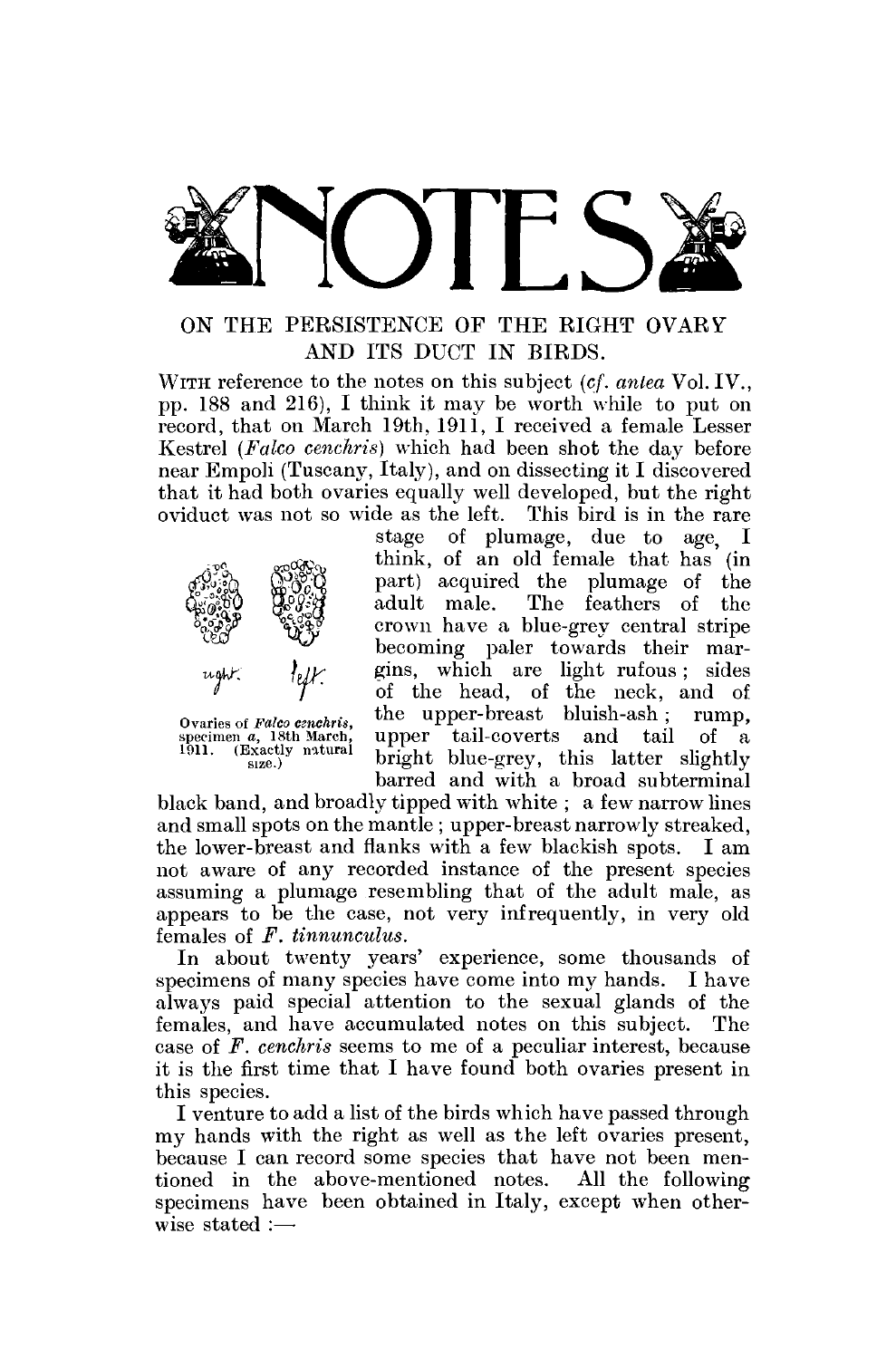- HEN-HARRIER *(Circus cyaneus).* Out of four female specimens :—
	- Immature, December 12th, 1892. Both ovaries nearly equal in size and development; right duct present, though not so wide as the left one.
- PALLID HARRIER (C. macrurus). Out of four female specimens :
	- *a.* Immature, March 27th, 1890. Both ovaries well developed and containing numerous ova of various sizes; right oviduct present, opening into the cloaca, but not so wide as the left one.
	- *b.* March 30th. Probably not fully adult, though it appears a third year's bird. Both ovaries well developed.
- MARSH-HARRIER *(C. ceruginosus).* Out of six female specimens :
	- *a.* A second year's bird, December 4th, 1891. Both ovaries well developed; remains of the right oviduct appeared to be present, in the shape of a band.
	- *b.* Immature, but probably older than *a.* November 7th, 1903. Both ovaries equal in size and development.
	- c. Adult, August 21st, 1908. Both ovaries well developed.
	- $d.$  January  $22nd, 1910.$  A specimen of the blackish variety; apparently in a stage intermediate between the immature and fully-adult bird. Both ovaries nearly equal in size and development, and the right duct present, but certainly not functional, being reduced to a band along the kidney as far as the cloaca.
- SPARROW-HAWK *(Accipiter nisus).* Out of seven female specimens :
	- *a.* Adult, February 3rd, 1896. Both ovaries nearly equal in size and development, with remains of the distal portion of the right oviduct in the shape of a duct joined to the cloaca and about 10 mm. long.
	- *b.* A second year's bird. February 3rd, 1907. A very beautiful specimen, with light margins to the feathers of the upper wing-coverts. Both ovaries well developed
	- c. Young, October 18th, 1910. Probably a bird in its first winter-plumage; above it is very dark brown with rusty margins to the feathers, and below dull white, streaked, and to some extent irregularly barred, with dark brown. (This specimen was obtained in Sardinia, and belongs to the small and dark Sardinian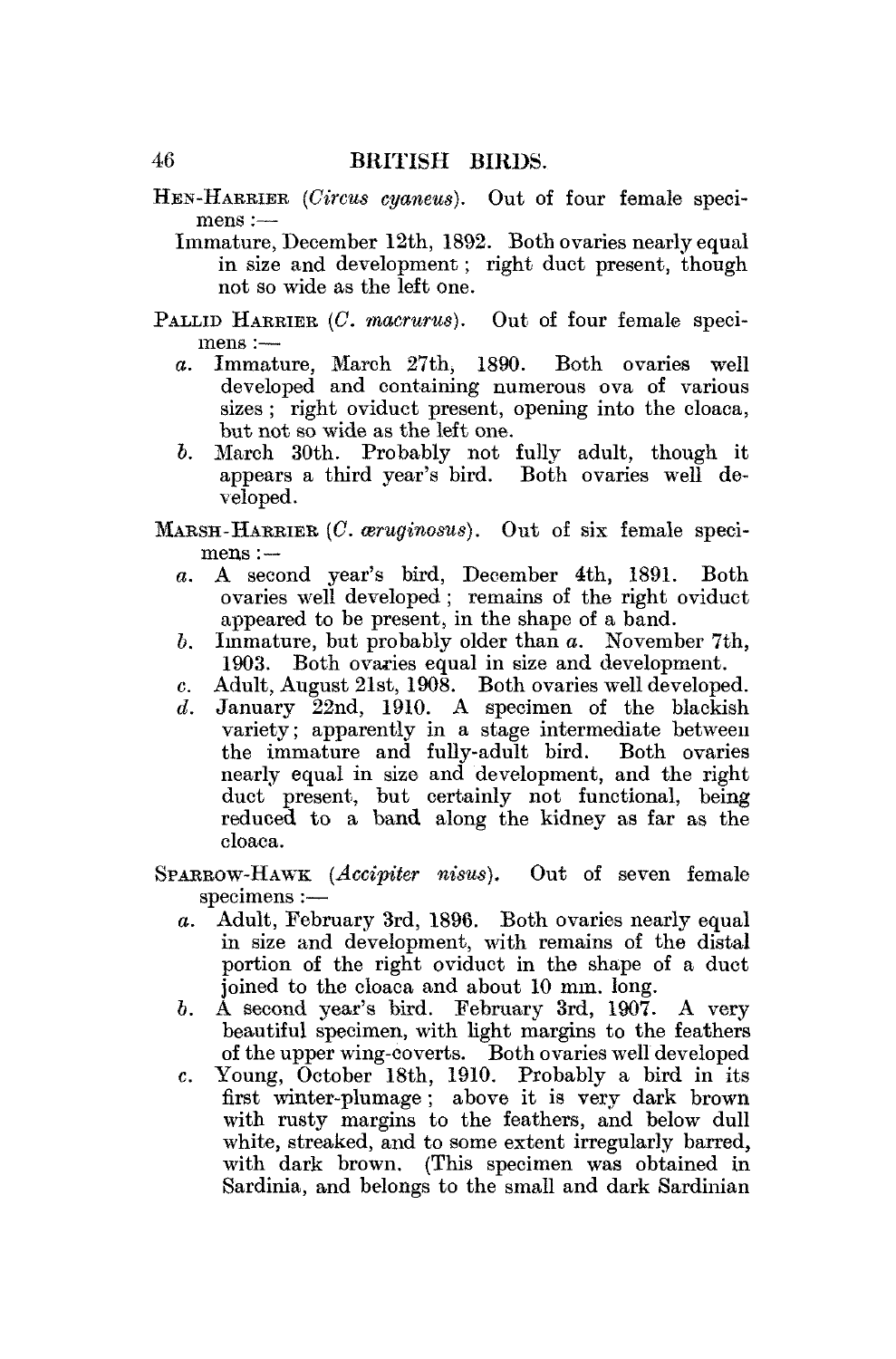form, *A. n. wolterstorffi* Kleinsch.) Both ovaries equally well developed; the right oviduct was also present, and in much the same condition as the left one.

COMMON BUZZABD *(Buteo vulgaris).* Out of six female specimens :—

- *a.* Adult, December 9th, 1893, remains of the right ovary were present along the first lobe of the kidney, but reduced to half the size of the left one, which was well developed.
- 5. Adult, February 3rd, 1905. An interesting specimen that agrees with the description by Bogdanow of *B. menetriesi.* Both ovaries nearly equal in size and development; the right oviduct also present in the shape of a band.
- c. Immature, November 30th, 1910 (Sardinia). The right as well as the left ovaries present. belongs to the small Sardinian form that is of an ashy earth-brown colour, tinged with reddish, and that I named *B. b. arrigonii (Avicula,* VII., 1903).

SERPENT-EAGLE (Circaëtus gallicus). Out of three female specimens :—

*a.* Adult. March 29th, 1890. The right ovary was present, but appeared atrophied, being about half the size of the left one, and containing very few ova, while in the left ovary they were numerous and well developed.

MERLIN (Falco cesalon). Out of four female specimens :-

- *a.* Immature, December 12th, 1897. Showed remains of the right ovary along the first lobe of the kidney.
- *b,* Adult, December 27th, 1909. Both ovaries nearly equal in size and development.
- RED-FOOTED FALCON *{Falco vespertinus).* Out of eight female specimens :
	- *a.* Adult, April 30th, 1894. Both ovaries well developed; the right duct present, but reduced to a ligamentous strand.
	- &.\* Adult, but probably it had not attained its fully mature plumage, having a rufous hue on its mantle, and below being paler and more spotted than fully adult females. Both ovaries and their ducts nearly equal in size, and with ova well developed.
	- c\* A second year's bird. Throat and sides of the neck white, washed with yellowish; breast, flanks, and upper abdomen of a pale yellowish-red streaked with dusky ; rest of the under-parts like the throat, and unstreaked.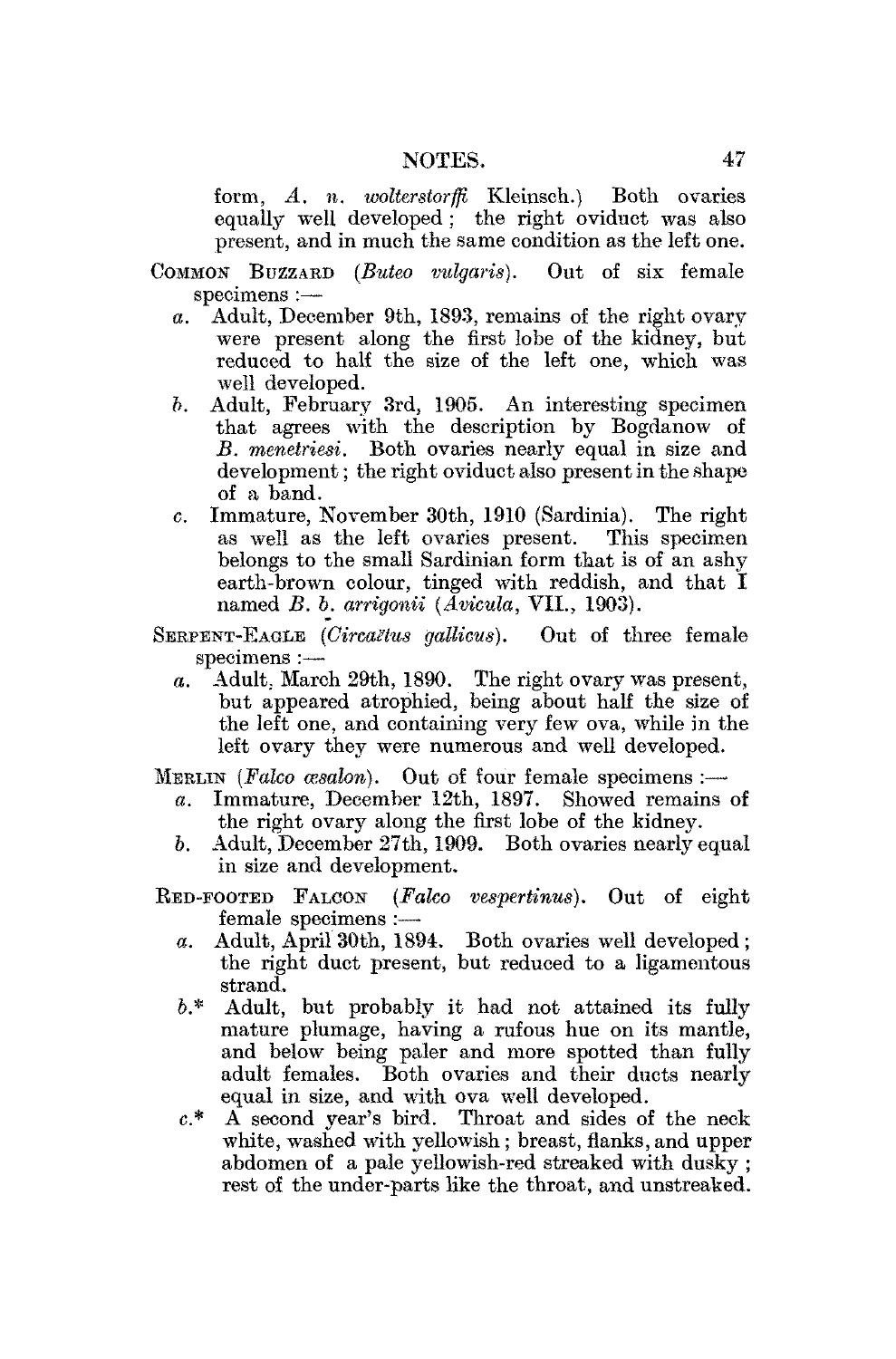It shows the left ovary and its duct functional and developing ova, and it retains remains of the right ovary, which is reduced to one half the size of the left one.

- *d\** A second year's bird. Differs from c. in being a little more striped below, and with the streaks becoming drop-shaped towards the tip of the feathers. Ovaries as in c , but it shows also remains *'^i ffitiM*  of the right oviduct, in the */[<sup>J</sup>* shape of a band from the ovary  $\mathcal{L}_{\text{sub}}$ to the cloaca (see figure).
- $e^*$  This appears younger than  $d$ . and was probably a "last  $\frac{1}{2}$  vear's " bird. Crown of a dark greyish-brown with an ovaries of *Falco vespertinus*, admixture of rusty-red and specimen d, May, 5th, 1908.<br>
block shoft streelys: mantle (Exactly natural size.) admixture of rusty-red and  $black$  shaft-streaks; mantle



brownish-grey, with the feathers edged with rusty-red or greyish-white; some feathers recently moulted are ashygrey, barred with darker grey; four outside tailfeathers with large reddish-white spots, and the four central ones (recently moulted) blackish, barred with ashy-grey ; below it is of a cream-colour, washed with light reddish on the breast, and much paler on the rest; breast, abdomen, and flanks with blackish stripes and spots larger than in *d.* Ovaries as in *d.,* but the right oviduct is almost as wide as the left one.

**KESTREL** (*F. tinnunculus*). Out of six female specimens :—

- *a.* Immature, March 3rd, 1890. Both ovaries well developed and nearly equal in size.
- *b.* Adult, October 6th, 1899. Shows remains of the right ovary, which is reduced to about two-thirds of the size of the left'one.
- SHORT-EARED OWL *(Asio accipitrinus).* Out of five female specimens :
	- *a.* Adult, May 27th, 1892. The right ovary is present, but atrophied, being about half the size of the left one.

Rook (Corvus frugilegus). Out of six female specimens :—

*a.* Adult, December 10th, 1893. Both ovaries present, but the right one less developed, and containing very small ova.

\* 6. c. *d.* and *e.* were obtained on May 5th, 1908, from a flock of several other specimens of both sexes ; two more adult females were secured, but they showed only single left ovaries.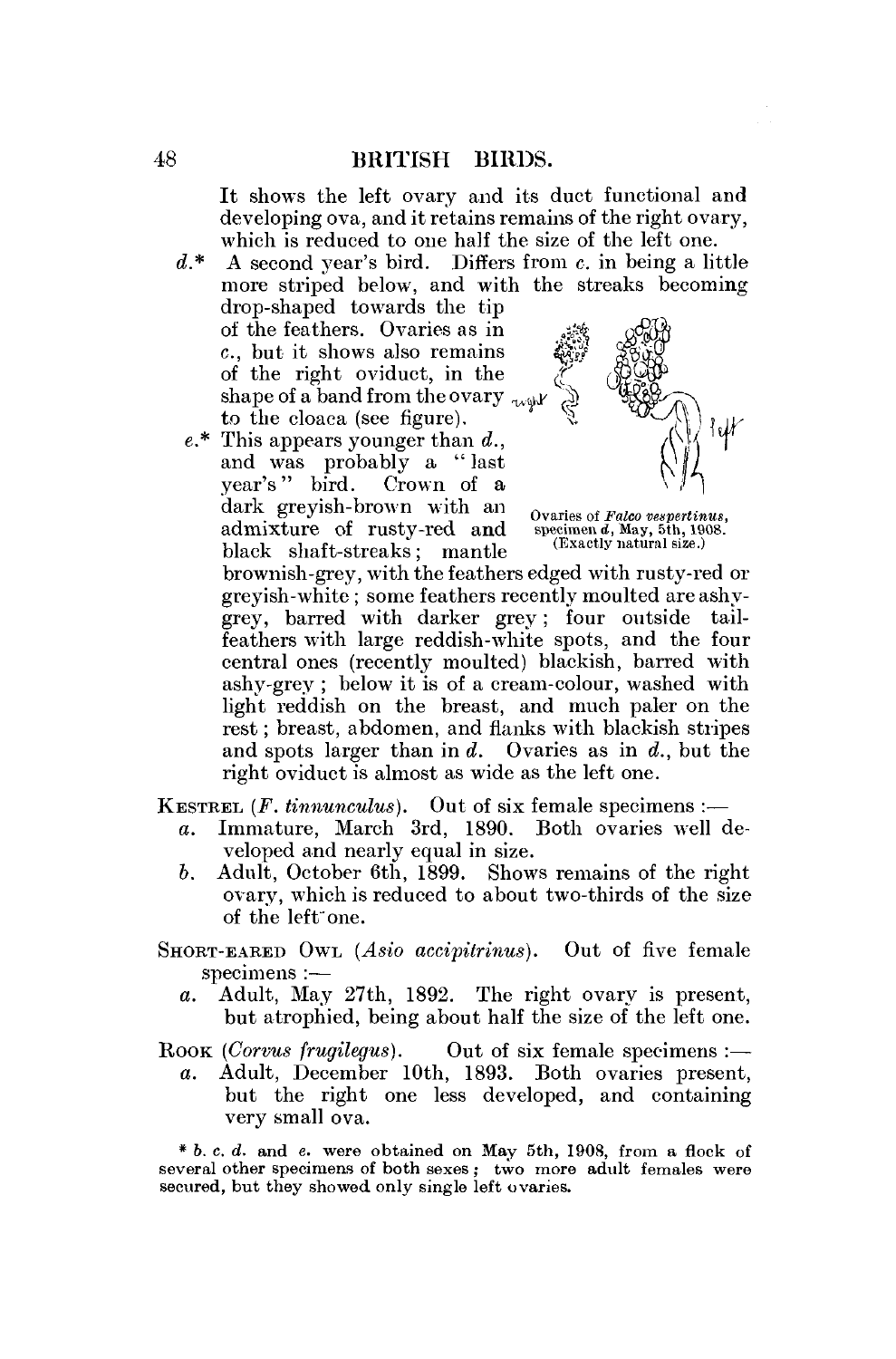On September 20th, 1892, I received a female Hobby *(F. subbuteo),* which, very probably showed an atrophied right ovary, but it was not easy to be sure, because the bird had been dead several days.

Lastly, I may record having found in two Mallard *(Anas boscas)* something like a duct joined to the right side of the cloaca, and about 10 or 12 mm. long; I think that this might have been the remains of a right oviduct. In both these birds only the left ovary was present.

While not wishing to draw any conclusion from so small a series as to the proportion of double-ovaried birds in the above species, I have thought it useful, as material for further investigation, to state the number of female specimens of each species in my collection. Previous observations would seem to show that a double ovary was most often found in the Sparrow-Hawk, but from the small series in my collection it would appear to be more frequent in the Red-footed Falcon ; but before any conclusion can be drawn, many more observations must be recorded. CECILIA PICCHI.

#### RARE BIRDS IN SUSSEX.

#### MARSH-SANDPIPER.

IN BRITISH BIRDS, Vol. III., p. 386, Mr. M. J. Nicoll recorded two Marsh-Sandpipers *(Totanus stagnatilis)* killed near Rye, Sussex, on June 16th and 18th, 1909. I wish to place on record that a third specimen was shot on Bodiam Marsh on July 1st, 1910. It is a female, rather darker on the back than the one killed on June 16th, 1909. It was examined in the flesh by Mr. Ruskin Butterfield. All three specimens are in my possession.

#### IVORY-GULLS.

On February 7th, 1910, an immature female Ivory-Gull *(Pagophila ebumea)* was shot at Ecelesbourne, Hastings, and examined in the flesh by Mr. Ruskin Butterfield, and on February 11th, 1910, a male, also immature, was killed at the same place. This bird was examined in the flesh by Mr. L. Curtis Edwards. More than half the specimens obtained in Great Britain have been adult. The female killed on February 7th is especially noticeable, being spotted more or less all over with greyish-black spots, while the male has comparatively few.

#### ROSE-COLOURED STARLING.

A young male Rose-coloured Starling *(Pastor roseiis)* was caught in clap-nets by a Starling-catcher at Rottmgdean, near Brighton, on November 18th, 1910. This is an interesting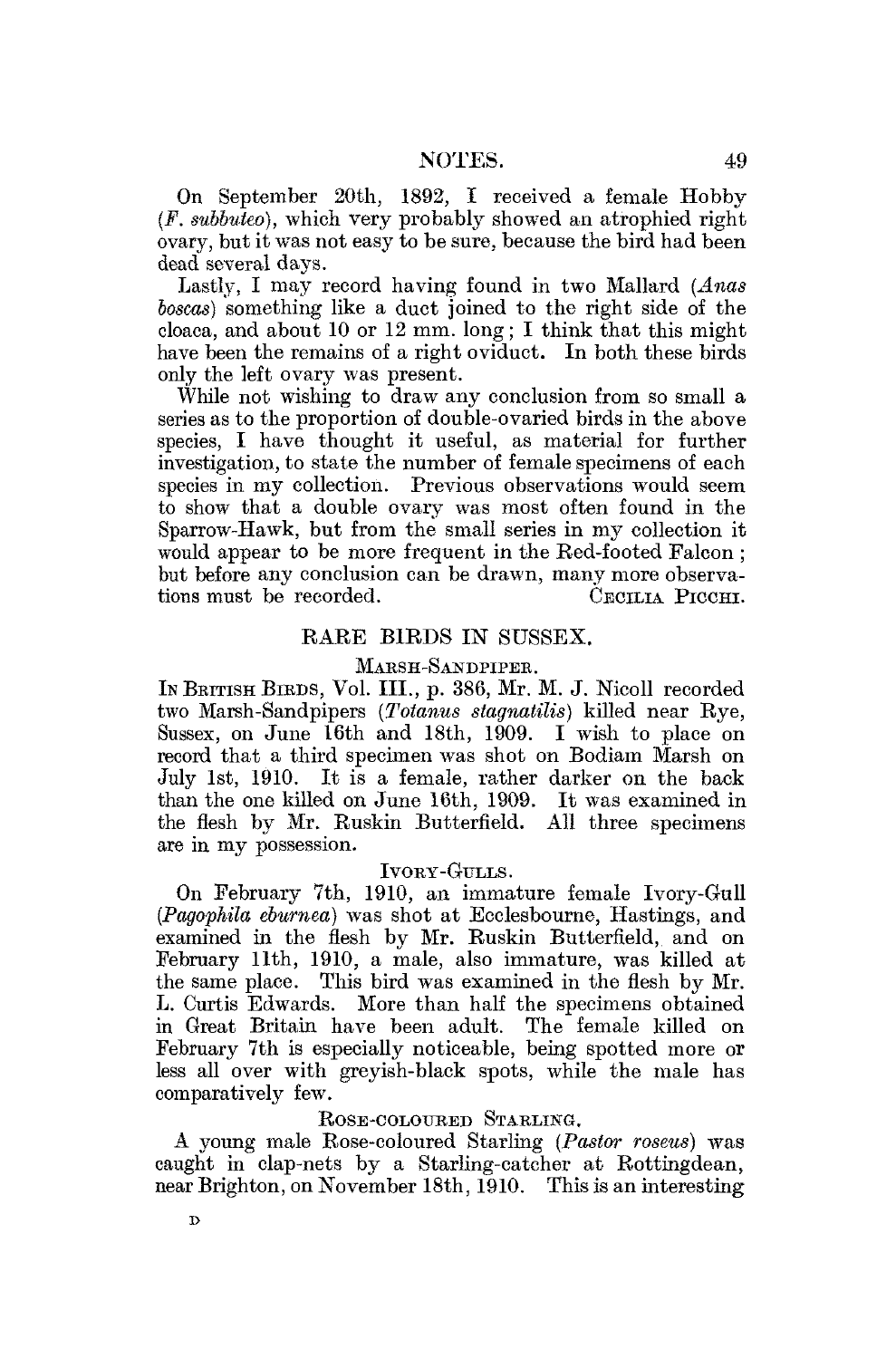bird as being in the immature plumage. Most British specimens are in adult plumage. A casual observer would take it for a young Starling. It is beginning to change its plumage.

### MEADOW-BUNTINGS.

Two male Meadow-Buntings *(Emberiza cia)* were shot at Ninfield on April 1st, 1910, and were examined in the flesh by Mr. Ruskin Butterfield and the late G. Knight respectively. I believe these are the fourth and fifth British specimens.

#### LONG-TAILED DUCK.

A Long-tailed Duck *(Harelda glacialis)* was shot at Rye on March 31st, 1911, in transition plumage from autumn to spring. Was not that very late for it to be on the south coast ?

## CREAM-COLOURED COURSERS.

A couple of Cream-coloured Coursers *(Gursorius gatticus),*  a male and female, were shot in Pevensey Marshes, near Wartling, on May 5th, 1911, and were examined in the flesh<br>by Mr. Ruskin Butterfield. J. B. NICHOLS. by Mr. Ruskin Butterfield.

## BLACK-THROATED THRUSH IN KENT.

THE fifth British specimen of the Black-throated Thrush *(Turdus atrigularis)* and the second for Kent, was shot at Wittersham on March 15th, 1911. It was forwarded to Mr. Bristow, of St. Leonard's, for preservation, and he kindly brought it to my house in the flesh. I carefully examined it and found that it was quite fresh, and without doubt a recently killed bird. On dissection it proved to be a male. I afterwards had the pleasure of exhibiting it at the May meeting of the British Ornithologists' Club *(vide Bull B.O.C.,* XXVII., p. 94).

The Black-throated Thrush is one of those eastern species that may be expected to turn up from time to time in these islands at migration time, since it has wandered more than once to Heligoland and Denmark, and has occurred with some frequency in Central Europe, while further east it naturally occurs more often still.

Ten days prior to the shooting of the present specimen, a more than usually heavy migration of Mistle-Thrushes, etc., was recorded at Dungeness Lighthouse, which is only some ten or fifteen miles to the south of Wittersham ; although no evidence exists to connect the two, it at least suggests that this bird may have arrived with our returning Mistle-Thrushes. The previously recorded examples of this bird were given in full at p. 379 of Vol. II. of this Magazine. N. F. TICEHURST.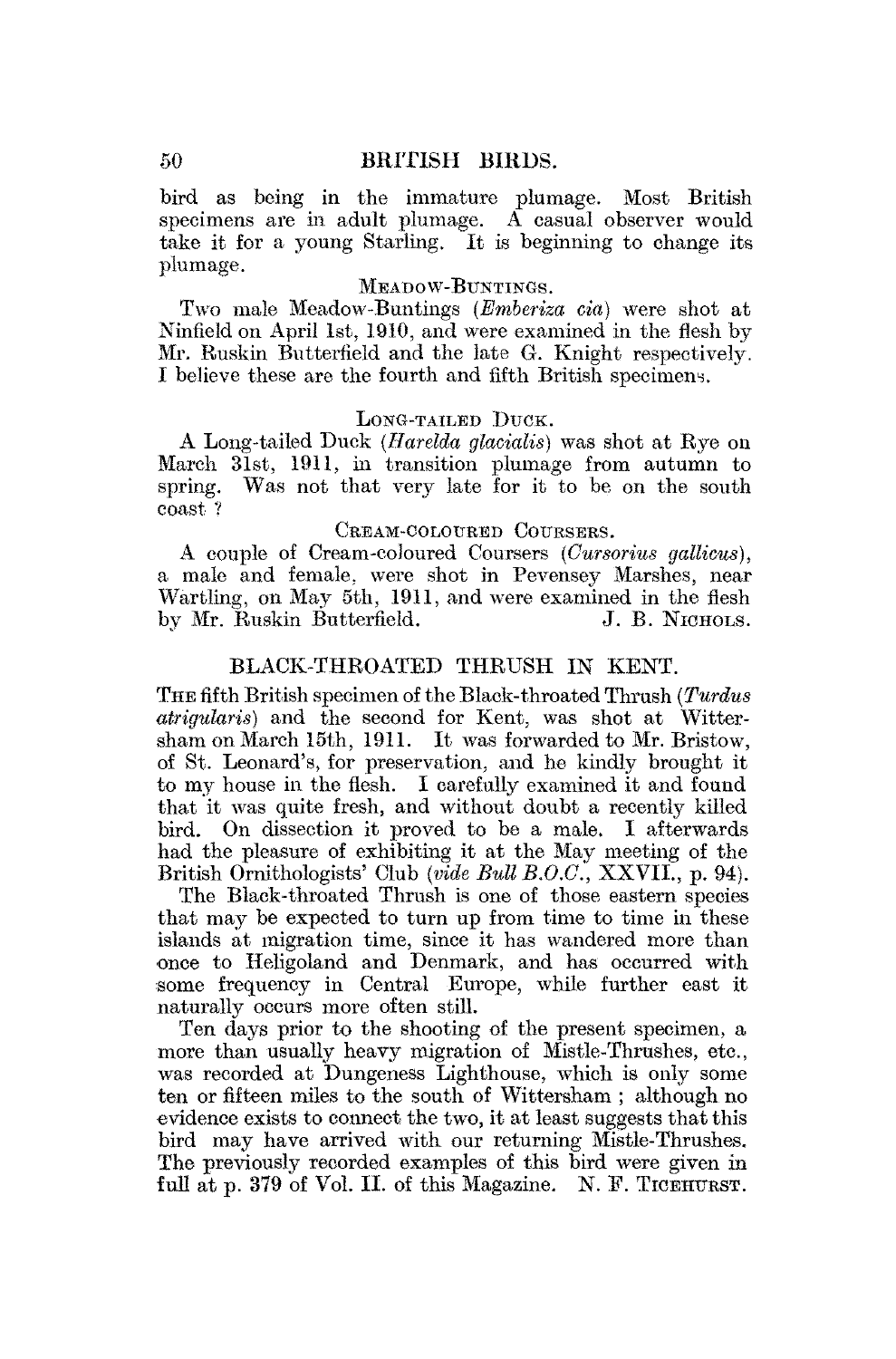## NIGHTINGALE NESTING IN HEREFORDSHIRE.

A PAIE of Nightingales *(Daulias tuseinia)* have just (June 13th, 1911) got their young off safely in Herefordshire—-in the valley of the Teme—-about midway between Knighton and Ludlow, on the Downton Castle Estate. I think this is the only pair near here. This is in the very north of Herefordshire W. S. MEDIJCOTT W. S. MEDLICOTT.

## LITTLE OWLS IN LINCOLNSHIRE.

THE Little Owl *(Athene noctua)* must be greatly on the increase in this county, at any rate in the district between Peterborough and Grantham, for during the first week of May this year (1911) I found four nests with four eggs in each; in each case the nest was in an ash tree, one nest being in an old hole of the Green Woodpecker. In addition to finding these four nests, I saw two or three Little Owls out in the open, one of them about mid-day and the others about 5 p.m. Probably there were several other nests in the immediate neighbourhood for each one that I met with, which tends to show that the Little Owl is not only fairly common, but plentiful in the above-mentioned district. C. E. STRACEY CLITHEROW.

## RED GROUSE IN BERKSHIRE.

A SPECIMEN of the Red Grouse *(Lagopus scoticus)* was brought to me for identification on March 2nd, 1911. It was obtained alive by an agricultural labourer within 200 yards of an ironfoundry in the small town of Wantage, in excellent condition, but apparently much exhausted. I am well acquainted with all the big shoots in the neighbourhood, and for ornithological purposes am in constant communication with the gamekeepers : as far as I can ascertain, no Red Grouse have been turned down anywhere within twenty miles. The wind at the time of the procuring of the specimen had been blowing persistently from the south-west for several days. I must leave your readers to form their own opinion as to the starting point of the bird before it reached its destination here. I am certain (after careful inquiries) that it could not have possibly come from anywhere in the immediate neighbourhood.

W. M. WOODHOUSE.

[We believe that the Grouse Disease Commission have lately sold off the stock of Red Grouse kept at the Experimental Farm in Surrey, and it seems quite possible that one of these birds has escaped from captivity, or has been turned down. It is very unlikely that a truly wild bird would have strayed so far from its nearest breeding-haunts as Wantage.—EDS.]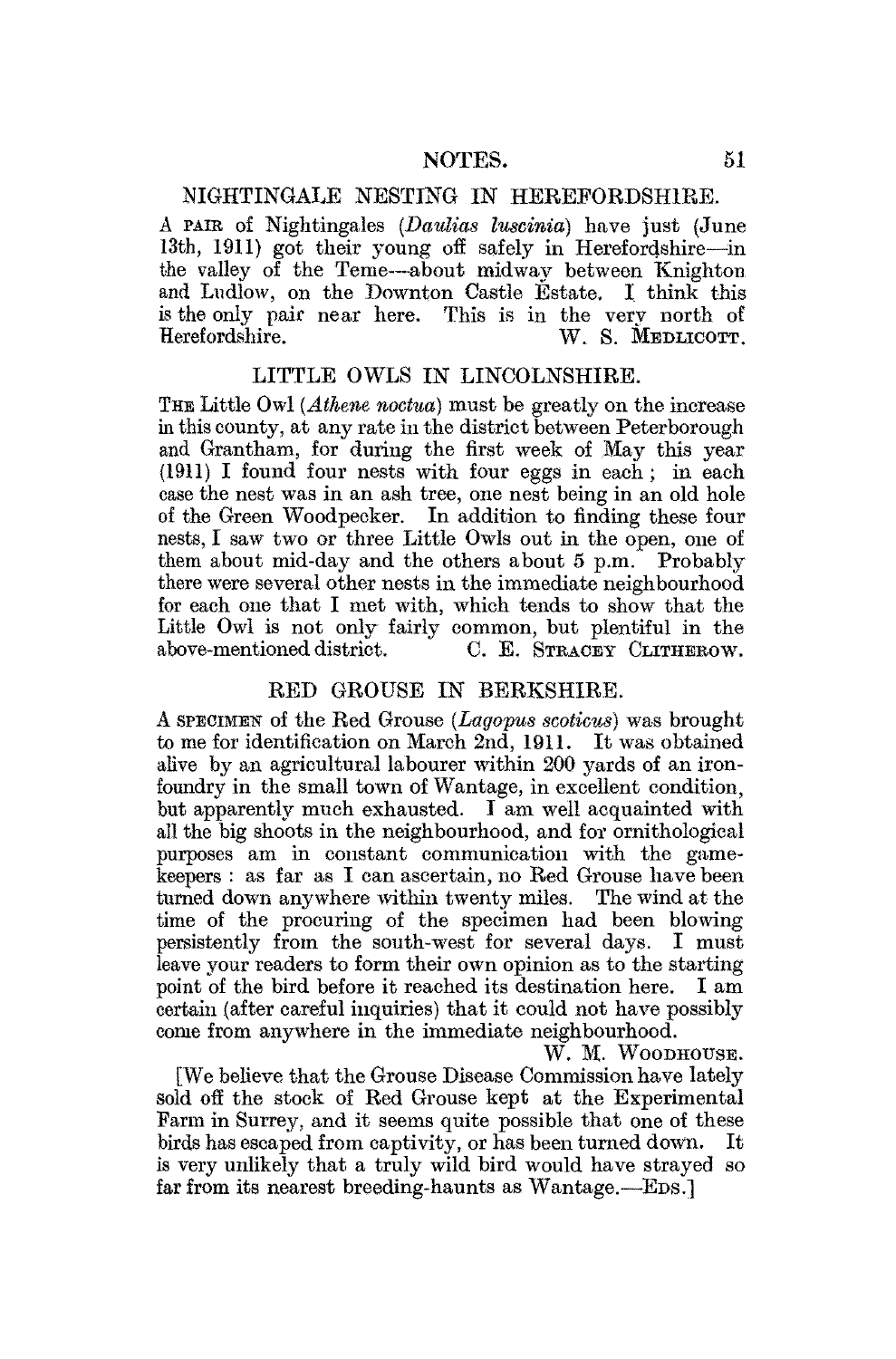#### CRANES IN SHROPSHIRE.

ABOUT 7.30 p.m. on May 6th, **1911,** two Cranes *(Orus communis)*  appeared over a farm at Longden Common, about six miles south-west of Shrewsbury. They were flying low down, and passed close over the heads of a man named Carswell and his two sons, alighting in the next field, where they commenced to feed on the grass. The men, who had never seen or heard of such birds before, and curious to ascertain what they were, crept up to the hedge and watched them for about an hour walking to and fro and grazing, at a distance of less than fifty yards. About 8.30 a neighbour named Corfield joined the watchers, and one of the sons then went into the field where the birds were, to try to get a closer view. They took alarm and flew to the next field, where they spent the night. Soon after 9 o'clock next morning, Corfield went to look after the sheep in this field, and found the birds grazing with the animals. On catching sight of him they took wing, and after flying round in circles till they attained such a height that they looked no bigger than pigeons, they flew right away in an easterly direction. The incident was first reported to me by a local clergyman, who thought that the birds were Great Bustards, but upon investigation I concluded that they were Cranes. The general behaviour of the birds—especially their soaring aloft before departure—supports this view, whilst the full description of the plumage and shape, which I obtained from Carswell and Corfield, confirms it beyond a doubt. They specially emphasize the fact that the birds had a red patch on the head, and that the feathers above the tail had a " crumpled " appearance. The legs and neck were very long, and the feet not webbed. On being shown pictures of the Bustard and Crane, Corfield was positive that the birds were not the former but the latter. This is the first recorded occurrence of the Crane in Shropshire, though in my *Fauna of Shropshire* mention is made of an example obtained in 1868 at Trippleton-on-Teme—just over the border in Herefordshire. The farmer who shot it, ascertaining from a natural-history book that it was only a " Common " Crane, gave the bird to his waggoner, who cooked and ate it!

H. E. FORREST.

[With regard to the above note the Duchess of Bedford kindly writes to us, under date June 23rd, 1911, as follows: "I think it more than likely that the Cranes came from Woburn, as both Common and White-necked Cranes (bred at Woburn last year and in 1909) have left us during the last few months. The description might apply to either, and the behaviour of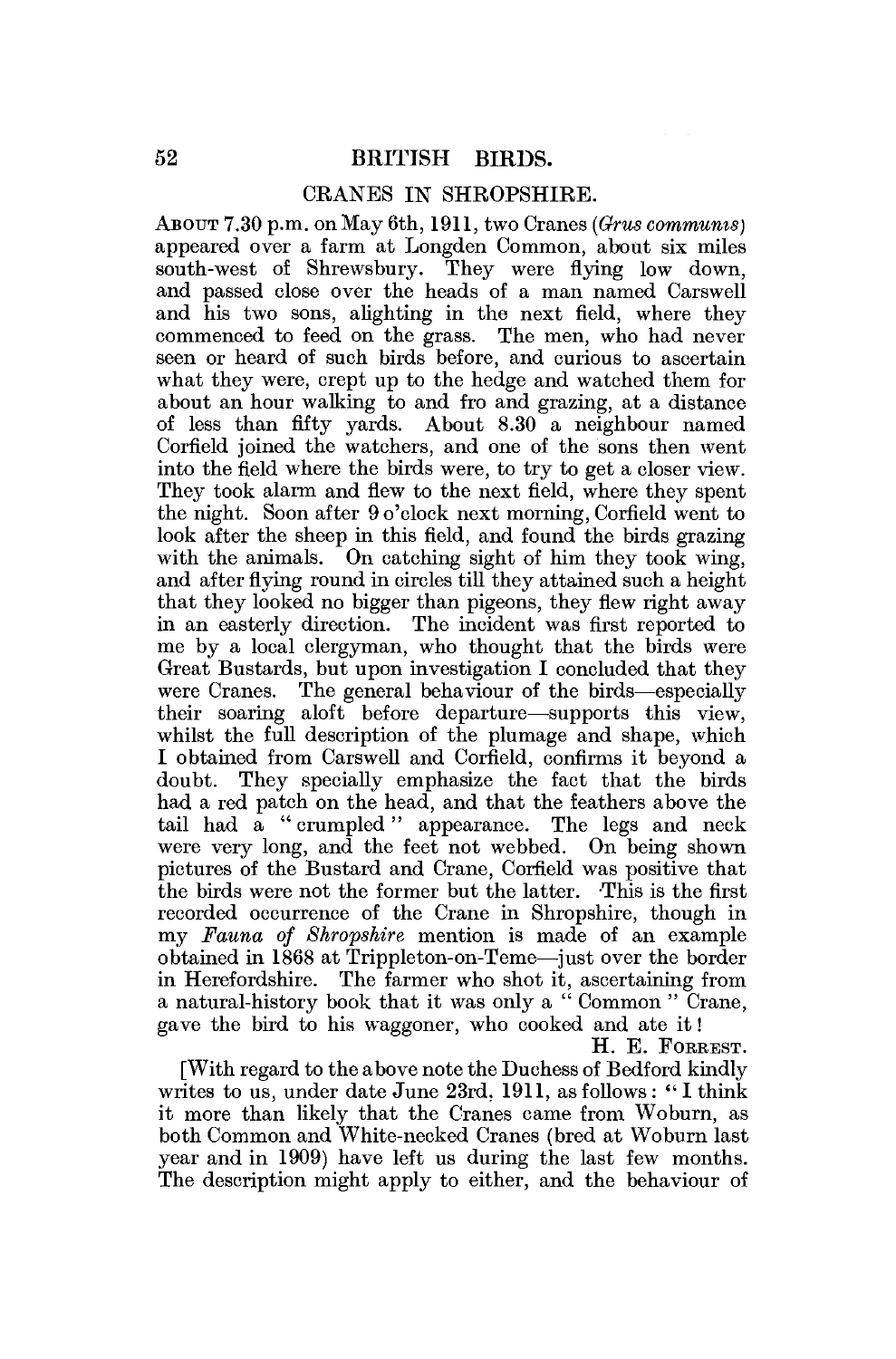the birds is exactly that of our birds, which have been bred<br>in the open park. The fact that there were two together also The fact that there were two together also rather points to their being our birds, and if they are shot I think they will probably be found to be White-necked Cranes."—EDS.]

# RINGED PLOVER BREEDING INLAND IN NORTHUMBERLAND.

ME. ABEL CHAPMAN, in his *Bird-Life of the Borders* (2nd ed., p. 33) says: " The Ringed Plover *{Mgialitis Maticola)* is strictly marine in its haunts, and there is no local evidence of its breeding inland. Yet we have observed it frequenting the wide haughs of the Upper Coquet (twenty-five miles from the sea) at the end of March." Mr. Howard Saunders, in his *Manual of British Birds* (2nd ed., p. 539) says: " Throughout the British Isles the Ringed Plover is generally distributed along the flat portions of the coast, as well as on sandy warrens and inland lakes at some distance from the sea, and on migration it is also found by the banks of rivers."

It may be of interest to record that I found two nests on the Upper Coquet, more than thirty miles, as the crow flies, from the sea, on April  $25th$  and  $26th$ , 1911. In 1909, at about the same date, the birds were in the same district, but appeared not to have laid, while in 1910 there were no traces of them. GEORGE T. ATCHISON.

[With reference to the above note, Mr. G. Bolam kindly sends us the following extract from his promised book on the *Birds of Northumberland and the Eastern Borders :*  "The Ringed Plover breeds numerously on the shores of Northumberland, as also in East Lothian, and follows the course of many of our larger rivers far inland. Thus it nests on gravel beds on the Tweed, at the Lees, above Coldstream (where it was noticed so long ago as 4th May, 1842-*Hist*. *Berwickshire Nat. Club,* Vol. II., p. 4—and where I myself found it nesting in 1879 and have seen it frequently at short intervals since), and at Carham and Kelso (noticed there in 1868—*op. cit.,*  Vol. VII., p. 305—and many times since), on the Teviot *(op. cit.,* Vol. VIII., p. 260, and frequently since) ; and on several of the tributary streams, as the Leader and Allan Water *{op. cit.,* Vol. VII., p. 305, etc), while I have seen it also in summer on the Lyne above Peebles, and on Gala Water. In Northumberland it breeds in several places on the Coquet above Rothbury, where I first found it, in the neighbourhood of Thropton, in 1887, and have since seen it at Holy Stone, and as high up as Alwinton; at Bromlee Lough, where I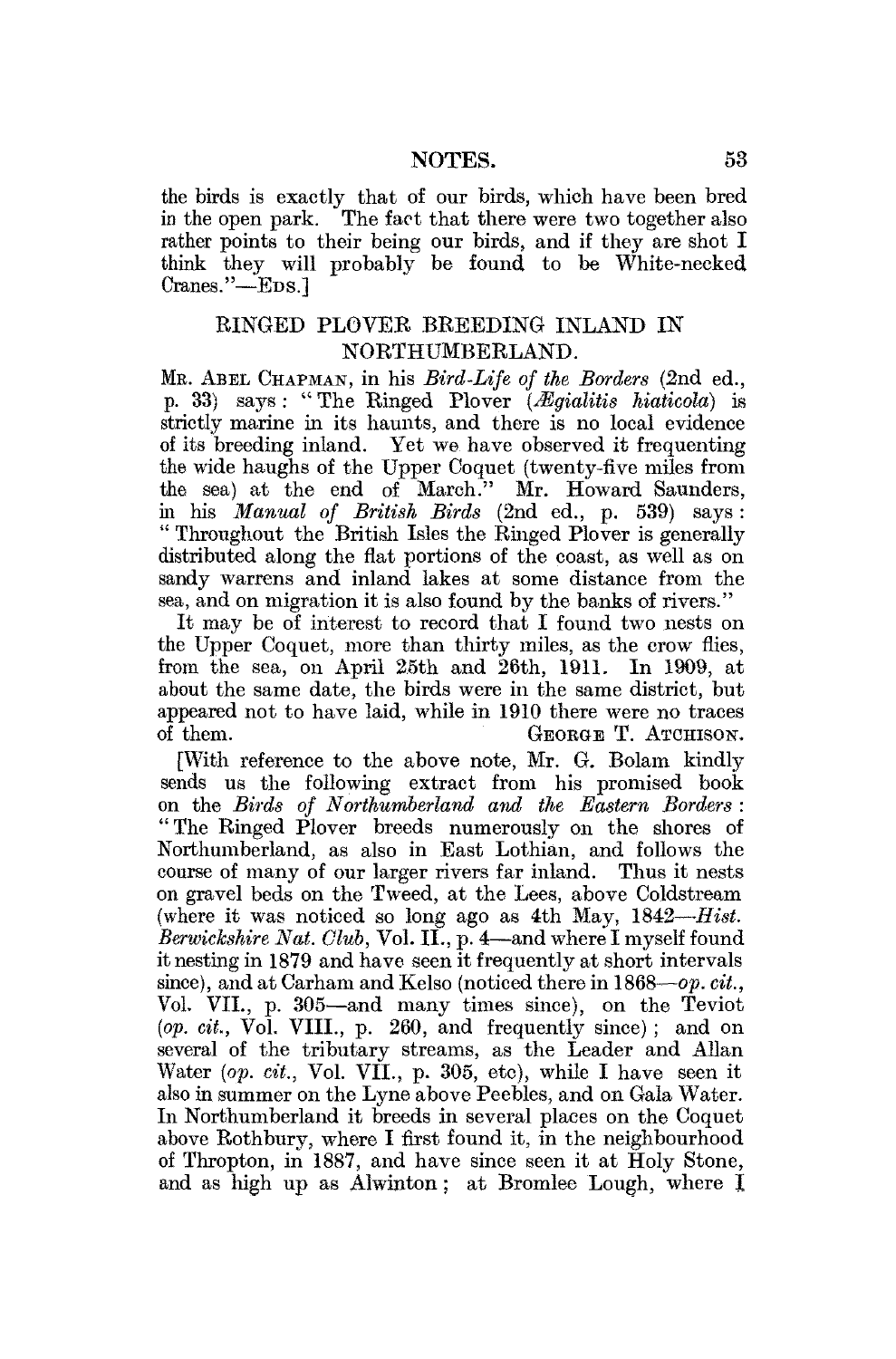came upon a pair with young on June 27th, 1897; and at Sweethope, where at least two pairs nested in the like year; on the Breamish I first noticed a single pair breeding near Beanley in 1886 ; but it had begun to outnumber the Common Sandpiper there by 1902, threatening indeed to supplant it, and now exceeds it in numbers on all the haughs as far up as Ingram, and is even penetrating still further into the heart of the Cheviots. Several of these stations are more than five and twenty miles from the sea as the crow flies, and they are particularly referred to here, as it has sometimes been stated in print that this species was confined to the coast, on the Borders, in the breeding season, although Selby had long ago observed the contrary." For some previous records of inland nesting, compare Vol. II., p. 150; Vol. III., p. 415.—EDS.]

## BLACK TERN IN BEDFORDSHIRE.

On June 9th, 1911, I saw a Black Tern *(Hudrochelidon nigra)* on the lake at Battlesden near Woburn.

LAWBENCE FLEET.

# WHITE-WINGED BLACK TERNS IN SUSSEX.

A SMALL flock of seven White-winged Black Terns *(Hydrochelidon leucoptera)* arrived between Winchelsea and Rye on May 29th, 1911. Three were shot, two males and one female, and these I examined in the flesh on May 31st. It is a curious fact that on precisely the same date (May 29th, 1904) a small flock appeared at the Hoppen Pits in Kent, of which five specimens were obtained. There have been two previous records for Sussex.

H. W. FORD-LINDSAY.

## BLACK-THROATED DIVER IN CARNARVONSHIRE.

In Vol. IV., p. 26, of this Magazine, I recorded the first occurrence of the Black-throated Diver *(Golymbus arcticus)* in Carnarvonshire, but I little thought at the time when the observation was made, that the second occurrence would so closely follow. My friend Mr. Owen Griffiths, in whom I have confidence, informs me that on April 30th, 1911—curiously the same month and date on which I saw my example in 1910 he saw an individual of this species on the water at the foot of a cliff on the northern side of the Great Orme's Head, and his description and sketch, taken at the time when the observation was made, showing the distribution of black, grey, and white feathers on its body, neck, and head, free my mind from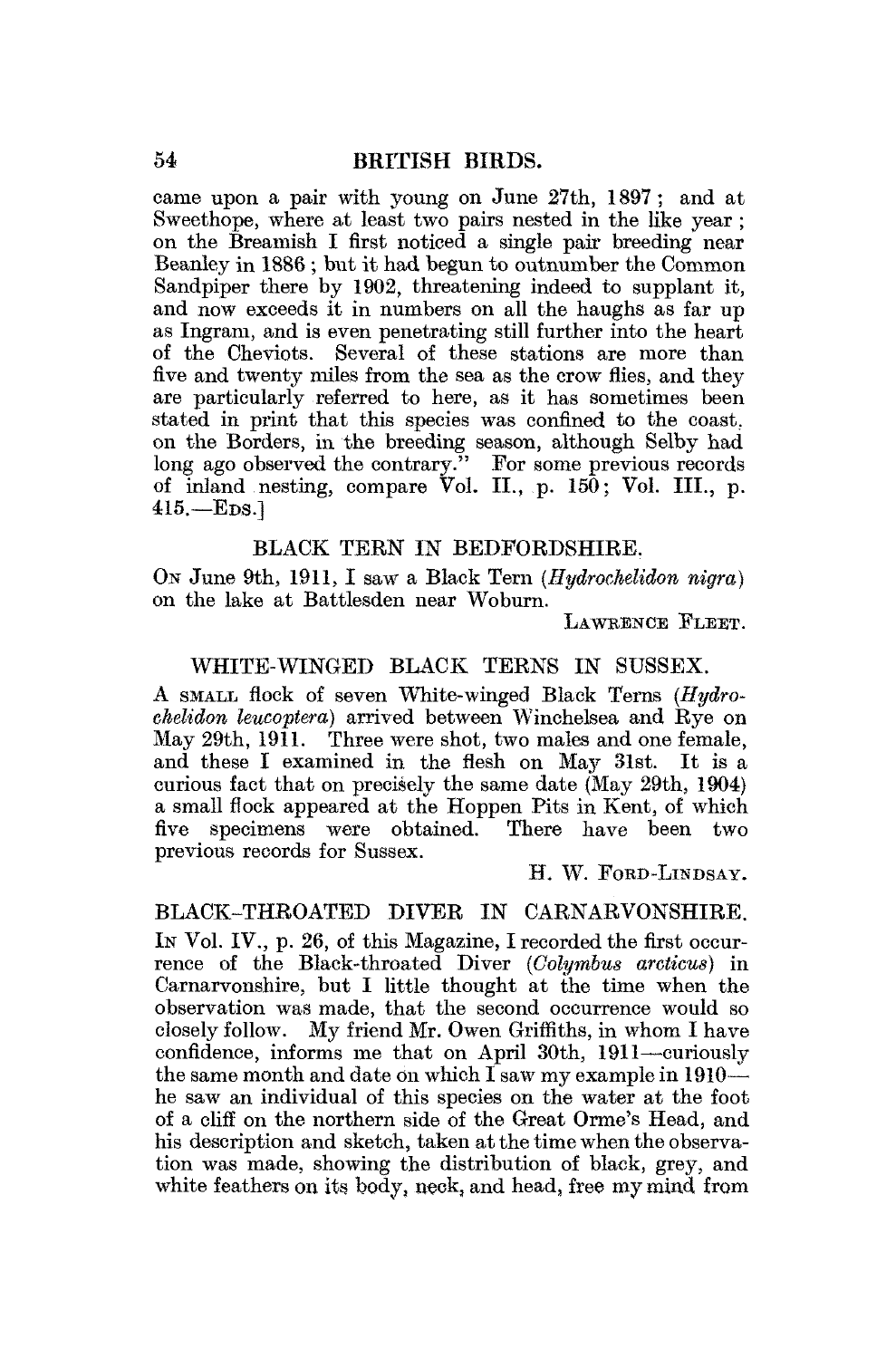the possibility of any doubt arising as to the accuracy of his identification. He was favoured with a good opportunity for watching the bird, and not only was it close in shore, but "it spent most of its time preening and rising to shake itself." With his glasses he could see clearly the half-collar of white streaks, as well as the very dark, almost black feathers on its ehin and throat. We had previously been together watching the passage of Red-throated Divers *(C. septentrionalis),* with which species he is quite familiar. It is possible that Blackthroated Divers pass along the Welsh coast in April much more often than is commonly assumed. R. W. JONES.

# SLAUGHTER OP MANX SHEARWATERS BY BLACK-BACKED GULLS.

ON the island of Annet in the Scilly Islands, large numbers of sea-birds breed, consisting chiefly of Greater and Lesser Black-backed Gulls, Puffins, Manx Shearwaters, Herring-Gulls, Razorbills, and a few Oyster-catchers and some Shags. Large numbers of Manx Shearwaters *(Puffinus anglorum)* are slain by the two species of Black-backed Gulls, their skins, in many cases turned inside out, being found in scores on the ground frequented by these two species. Puffins are also treated in a similar manner, but many fewer of these birds are killed. All the remains I saw were dried up, but Mr. C. J. King, of St. Mary's, informs me that he has often found them freshly killed, and that they are done to death by the Gulls tearing a hole in the abdomen to devour the entrails—literally, I take it, drawing the unfortunate birds when living. The Razorbills are evidently too formidable for even the Greater Black-backed Gull to tackle, as they are left very much alone, and I do not wonder at it, judging by the adults which I handled, the thickest leather gauntlets being no protection whatsoever against their formidable beaks. The Puffins do not seem to have any fear of the Lesser Black-backed Gull, judging by the way they sit cheek by jowl on the same rock, so perhaps it is only the larger species which disembowels them. Owing to my visiting the island by day, I only saw one living Manx Shearwater, this being one which I picked up in a landing-net at sea, about two miles from the island in question, but the number nesting there is estimated locally at between a hundred and a hundred-and-fifty thousand.

H. W. ROBINSON.

[In a most interesting article on the Puffin by Mr. P. Heatherley, which appeared in *Country Life,* September 3rd,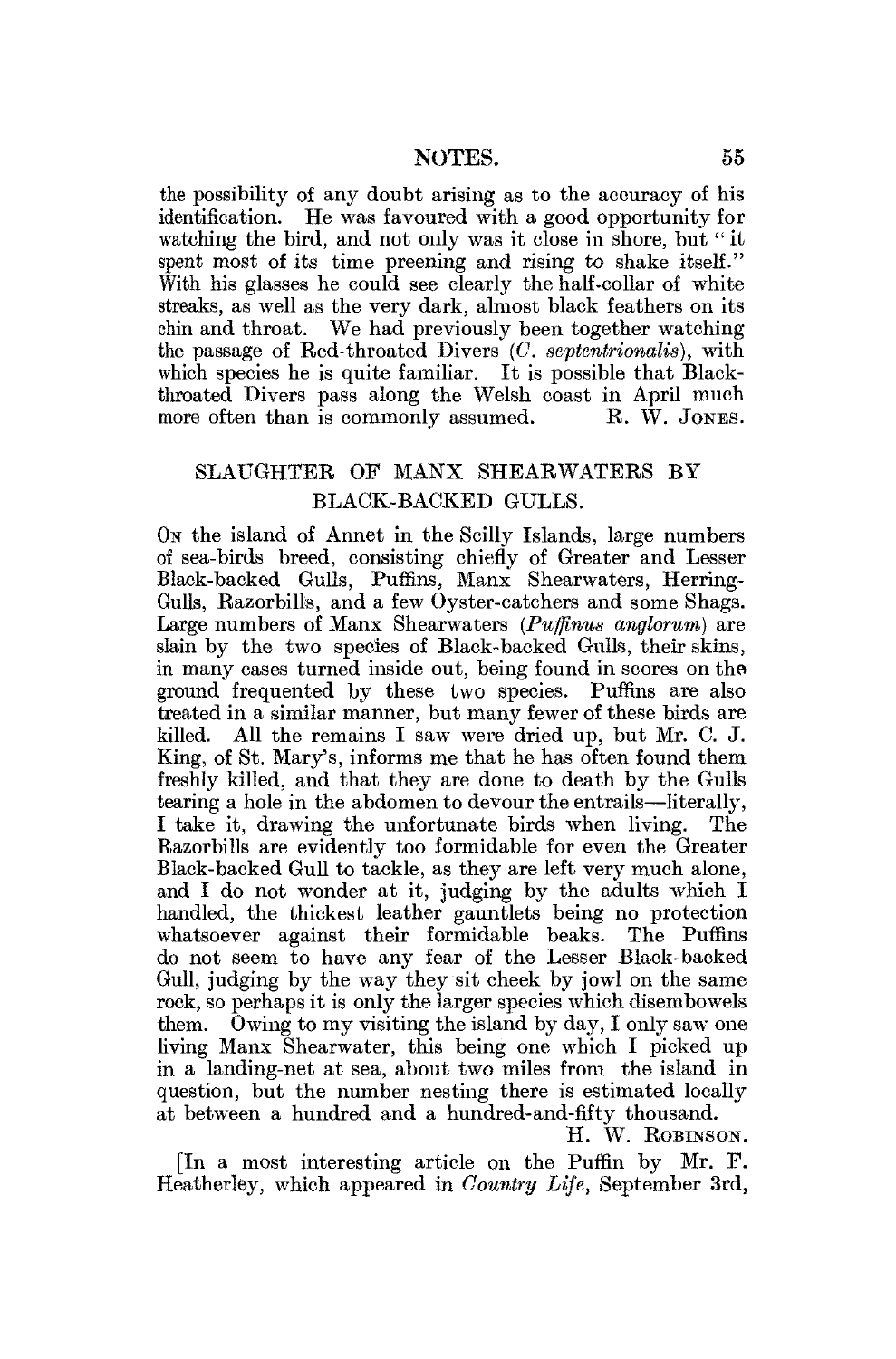1910, it is stated that colonies of the Lesser Black-backed Gull are always strewn with corpses of Puffins, which have been merely disembowelled and left. On the other hand the colonies of the Greater Black-backed Gulls contain no corpses, possibly because they have been swallowed by the larger birds ! Mr. Heatherley has never actually seen this take place, but he quotes the evidence of Mr. J. W. Parsons, who states that before being swallowed the Puffin is shaken and ducked under water until drowned. The capacity of the larger Gulls for swallowing is certainly remarkable, and only a week or two ago I saw a Mediterranean Herring-Gull pick up a good-sized vole from the water in which it was swimming, and gulp it down alive.— $F$ , C. R. JOURDAIN.

The " skinning " of the Manx Shearwaters, described *by*  Mr. Robinson, is much more likely to have been the work of rats than Gulls, although the rats may have finished the carcases and left the skins after the Gulls had partially eaten them.—Eps.1

## FULMARS NESTING IN CAITHNESS.

ON May 30th, 1911, Mr. B. B. Riviere and I took a boat for the purpose of inspecting the cliffs which form Berriedale Head in Caithness. On some of the steeper faces we found that a small colony of Fulmar Petrels *(Fulmarus gtacialis)*  had established itself, and as this is probably the most southerly nesting-place of this species in the British Isles. it should be worthy of record. So far as we could see there were from thirty to forty birds altogether, but there may have been more, as it is difficult to distinguish this bird (except in flight) when perched high up among innumerable gulls. Dr. Kennedy, of Dunbeath—the local authority on the birds of his district—was with us, and informed us that he had never seen or heard of this bird breeding there before. There is no doubt that the Fulmar Petrel is increasing its range, as in comparatively recent years it has established new colonies on the west and north coasts of Scotland.

A. H. MEIKLEJOHN. [The Fulmar has been recorded as breeding as far south as Barra (cf. Vol. II., p. 374), but Mr. Meiklejohn's interesting record is considerably more southerly than any previously known breeding-haunt on the *mainland.*—EDS.]

#### RECOVERY OF MARKED BIBDS.

IN addition to those already acknowledged, I have received subscriptions towards the expenses of the " marking scheme "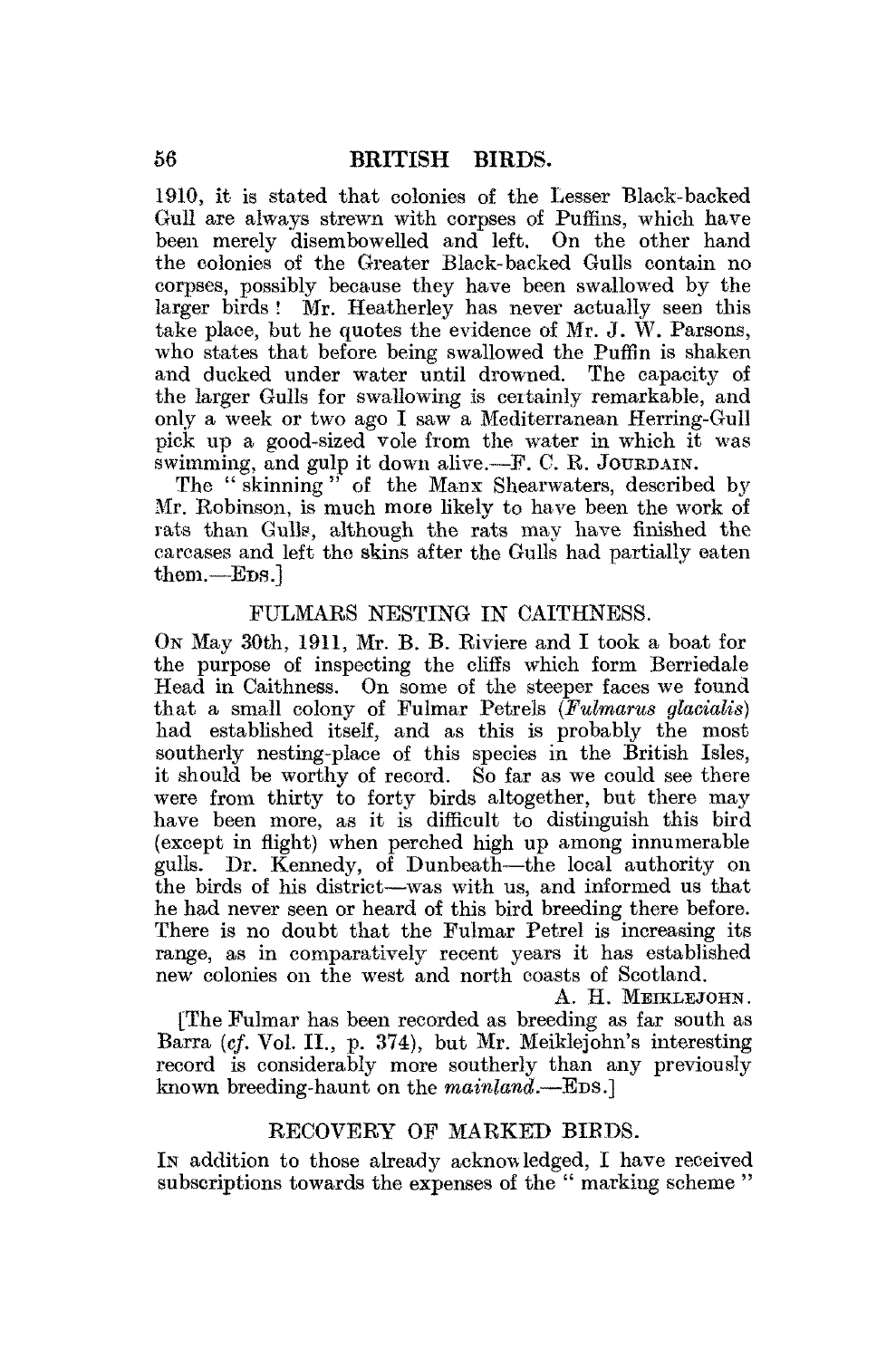from Mr. R, F. M. Wood, Mr. W. I. Beaumont (second subscription), Mr. Walter Stewart, Mr. 0.1 . Evans, Mr. M. Winzar Compton, Mr. A. Mayall (third subscription), Mr. R. O. Blyth (second subscription), Mr. 6. R. Humphreys, Mr. N. F. Richardson, Mr. W. T. Blackwood, and Mr. J. D. Patterson (second subscription).—H.F.W.

- BLACKBIRD *(Turdus merula).*—B.B., No. 11,257, marked by Mr. N. H. Joy at Bradfield, Berkshire, on July 4th, 1910, as a nestling. Recovered at the same place on March 17th, 1911.
- WOOD-WEEN *(Pkylloscopus sibilatrisr).*—" Country Life," No. 571, marked by Mr. J. D. Patterson at Goathland, Yorkshire, in 1910, hen-bird caught while sitting on nest with six young ones. Found nesting within eighty yards of last year's site, on June 13th, 1911. Re-marked with a "British Birds" ring.
- GREAT TIT *{Partis major).*—B.B., No. 5512, marked by Mr. H. Noble at Henley-on-Thames on May 12th, 1910, as an adult. Found sitting on nest in May, 1911, within a hundred yards of the nest where found last year.
- NUTHATCH *(Sitta coesia).*—B.B., No. 5517, marked by Mr. H. Noble at Henley-on-Thames on April 30th, 1910, as an adult. Recovered at the same place about March 29th, 1911.

B.B., No. 5516, marked by Mr. H. Noble at Henley-on-Thames on April 27th, 1910, as an adult. Found sitting on eggs in May, 1911, within a hundred yards of the nest where found last year.

- GREENFINCH (*Ligurinus chloris*).—B.B., No. B57, marked by Mr. J. R. B. Masefield at Cheadle, Staffordshire, on June 20th, 1910, as a nestling. Recovered at Bong, par Le Catelet, Aisne, France, on April 2nd, 1911. Reported by M. Jules Vasseur.
- STARLINGS *(Slumus vulgaris).—*B.B., No. 11,824, marked by Mr. N. H. Joy at Bradfield, Berkshire, on January 24th, 1911. Recovered at Pangbourne, Berkshire, on April 18th, 1911. Reported bv Mr. J. Howard. B.B., No. C106, marked by Mr. N. H. Joy at Bradfield, Berkshire, on February 1st, 1911. Recovered at Englefield, Reading, Berkshire, on May 18th, 1911. Reported by Mr. G. H. Claydon.
- MALLARD *(Anas boscas).—B.B.,* No. 9143, marked by Mr. T. Hepburn at Old Hall Marshes, Tollesbury, Essex, on May 26th, 1910. The bird was hatched-out under a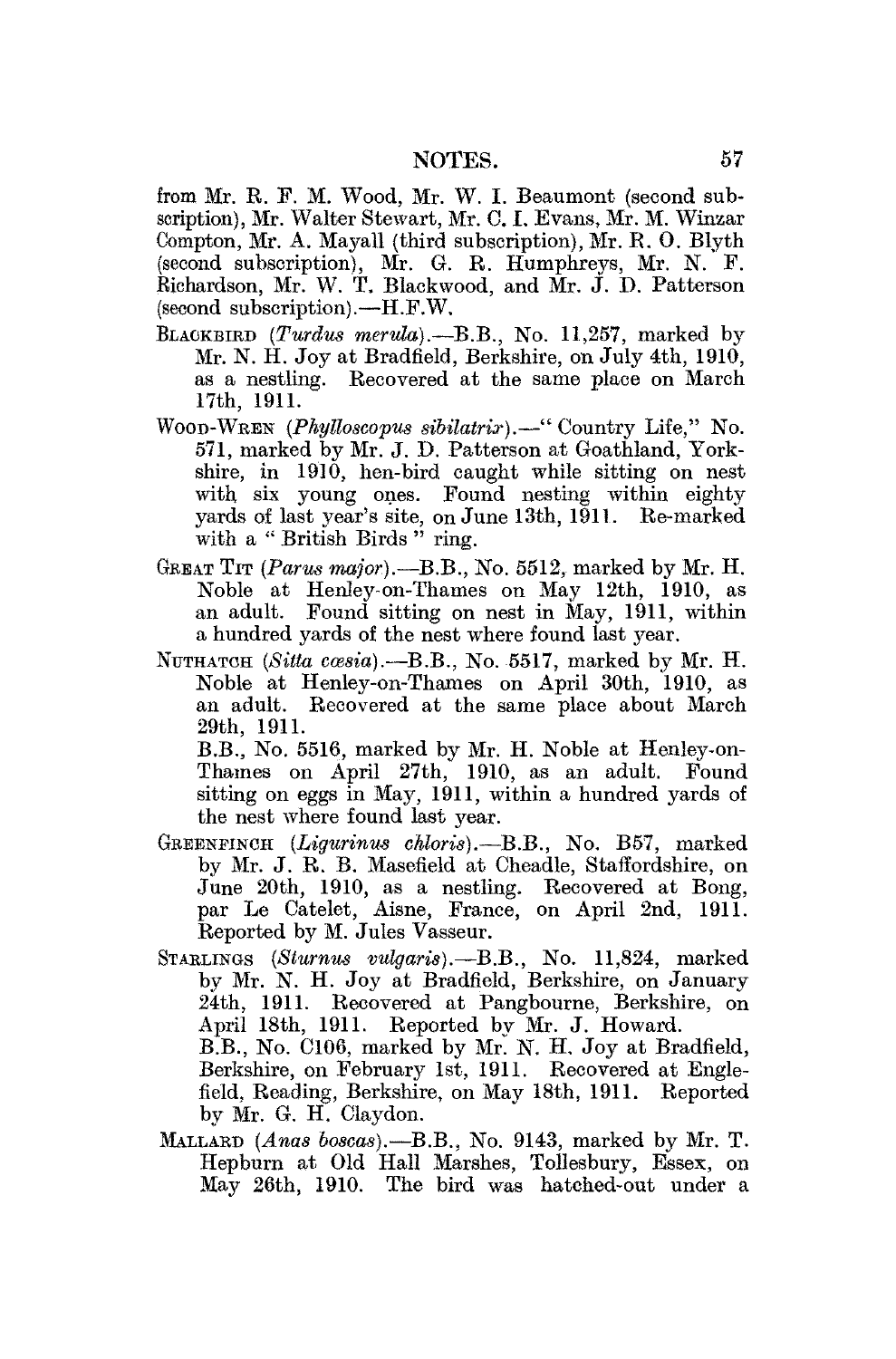domestic fowl from an egg collected on the marshes. Recovered at West Mersea, Essex, in September, 1910.

BLACK-HEADED GULL *(Larus ridibundus).-* -B.B., No. 30,095, marked by Messrs. Robinson and Smaliey at Ravenglass, Cumberland, on June 11th, 1910, as a nestling. Recovered at Askam-in-Furness, Lancashire, on April 4th, 1911. Reported by Mr. Arthur Beavers.

CUOKOO IN GOLDCKEST'S NEST.—In the *Field* for June 3rd, 1911, Mr. H. S. Davenport gives an interesting account of a young Cuckoo which was being reared by a pair .of Goldcrests in his garden at Dunmow, Essex. The Goldcrest is one of the rarer foster-parents of the Cuckoo, and all the previous records by reliable observers appear to relate to the Continent. Professor Newton *(A History of British Birds,* 4th ed., Vol. II., p. 394), states that the Cuckoo has been known to lay in the nests of all the Sylviidæ mentioned in that work, except the Rufous, Savi's, and the Yellow-browed Warbler, and according to his classification, the Goldcrest is included among the Sylviidæ. Dresser, Bidwell, Rey, and Wells Bladen also mention it in their lists, and Herr A. Walter is said by J. A. Link to have taken three eggs twice in one week from Goldcrests' nests. Rey quotes Baldamus as his authority, but had no specimens from Goldcrests' nests in his collection; while Dresser inserts it on the authority of Thienemann. Mr. Davenport is inclined to believe that the egg is carried in the crop rather than the bill before it is regurgitated, and finally deposited in the nest of the foster-parent.— $F.C.R.J.$ 

SCOTTISH HERONKIES.—Mr. A. L. Thomson gives an account of the Heronries in the Dee area in the *Annals of Scottish Natural History,* 1911 (pp. 7-9), and Mr. H. B. Watt adds (pp. 72-75) further particulars of .Scottish Heronries to his previous lists, and suggests the making of a census of Herons in Scotland.

COCK PHEASANTS ASSUMING FEMALE-LIKE PLUMAGE.-Although female Pheasants assuming male-like plumage are frequently met with, cases of the reverse are vecy rare. In the *Field* (25, 2, 1911, p. 384), Mr. H. Hammond Smith contributes an interesting article on three cases of males with partially hen-like plumage, these birds being sent to him by Mr. A. Gilbey in December, 1910, from Uxbridge (Middlesex). In these birds the proximal part of he tail is hen-like, while the distal half is cock-like, the head and neck are mostly hen-like, and other parts of the plumage are mixed. All the specimens had well-developed spurs. The article includes a technical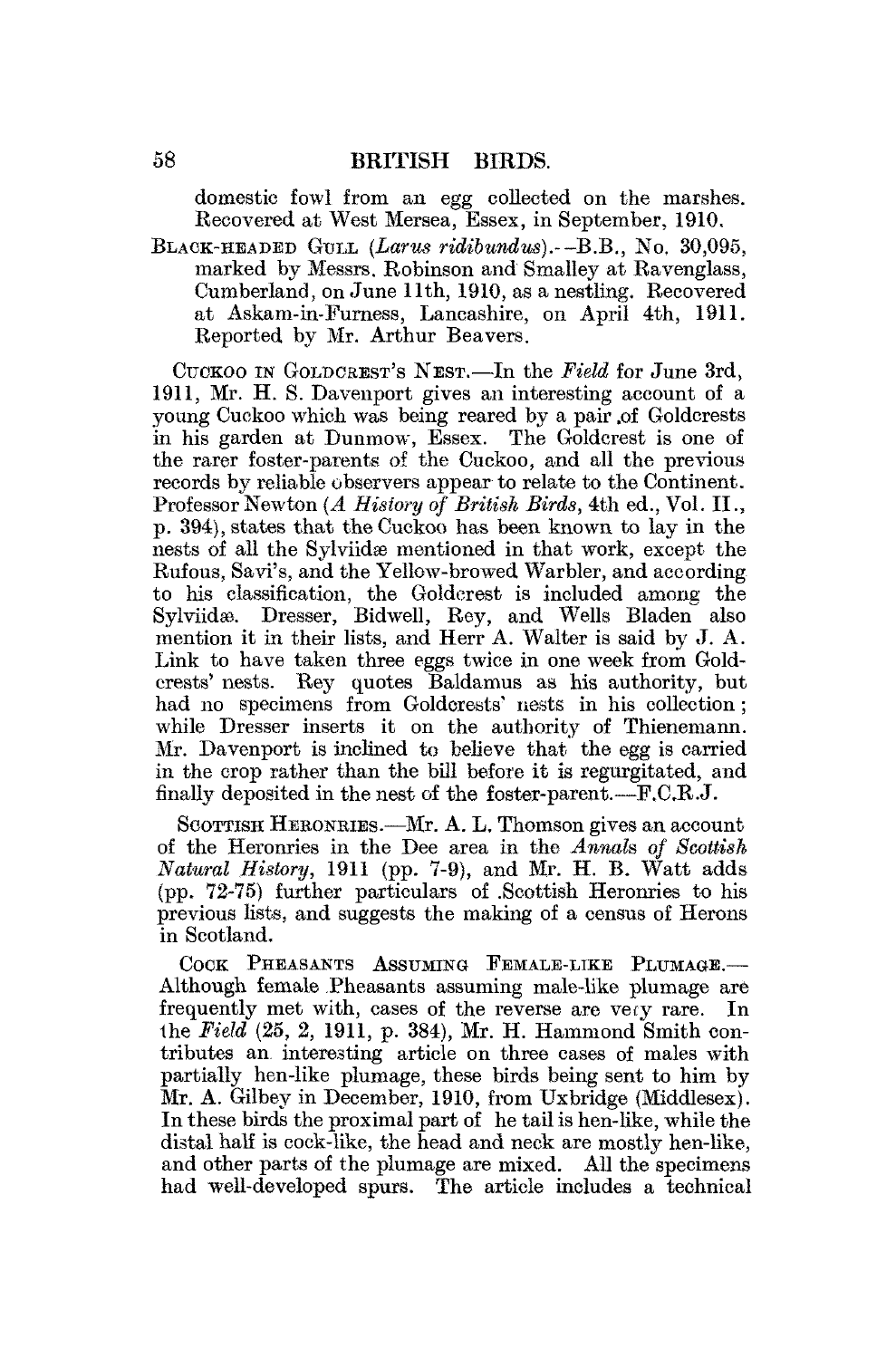description by Mr. S. G. Shattock of the sexual glands of these birds, from which it would appear that they were perfectly normal.

At the February meeting of the British Ornithologists' Club, Mr J. G. Millais exhibitad *(cf. Bull B.O.C.,* XXVII., p. 54) an adult male Pheasant which was also partly in a plumage like that of a female. The bird was shot at Alnwick Castle, Northumberland, on November 23rd, 1910, and its organs appeared to be normal, but were not examined microscopically.

The only examples previously recorded of a cock Pheasant assuming female-like plumage known to Mr. Hammond Smith are : A live bird kept under observation in 1903 by Mr. S. G. Shattock and Dr. C. G. Segliman, in which the tail-feathers, during their growth, exhibited the female character in their proximal portions, but these characters were lost, and the bird became perfectly normal after subsequent moults ; a case recorded by Mr. J. G. Millais, and another by the Hon. Walter Eothschild.

BLACKCOCK ASSUMING FEMALE-LIKE PLUMAGE.—At the February meeting of the British Ornithologists' Club, Mr. J. G. Millais exhibited an example of a Blackcock shot by Mr. F. Stobart at Glen Troot, Wigtownshire, on September 20th, 1910, which was partially in a female-like plumage. The sexual organs of this bird were said to be normal, but they were not examined microscopically. Like the Pheasants mentioned above, this bird was considered to be assuming the plumage of the female, but I do not think that there is proof of this in any of these cases. They can all be more reasonably explained, I think, by supposing that these birds were wanting in pigment, and this is what I suggested in exhibiting an abnormally coloured Blackcock at the April meeting of the British Ornithologists' Club. This bird was shot on the 10th of November, 1910, at Clonrae, Dumfriesshire, by Mr. H. S. Gladstone, who very kindly sent it to me. In skinning it I was able to make sure, by the condition of the skull and also by finding two unshed feathers of the juvenile plumage, that the specimen was a bird of the year. I preserved the testes, which appeared outwardly normal, and they have since very kindly been examined microscopically by Captain A. E. Hamerton, R.A.M.C., who informs me that they are, in his opinion, perfectly normal. The plumage of the bird is, however, quite abnormal, especially on the head, neck, mantle, upper-breast, and flanks, the feathers of which are barred and vermiculated with yellowish-brown. In most of the